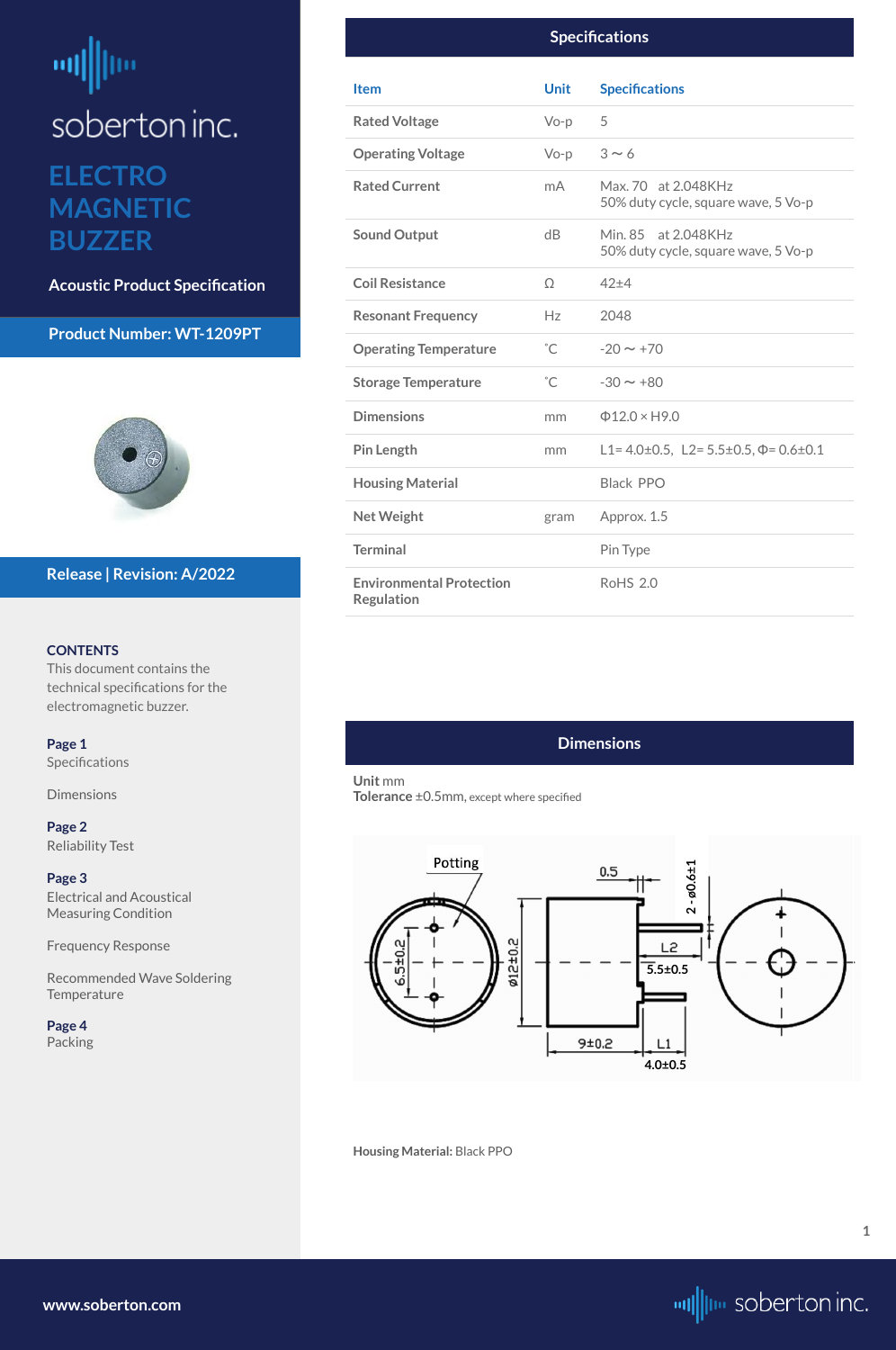# <span id="page-1-0"></span>soberton inc. **ELECTRO MAGNETIC BUZZER**

**Acoustic Product Specification**

## **Product Number: WT-1209PT**



#### **CONTENTS**

**[Page 1](#page-0-0) Specifications** 

This document contains the technical specifications for the electromagnetic buzzer.

[Recommended Wave Soldering](#page-2-0)  **[Temperature](#page-2-0)** 

[Dimensions](#page-0-0)

**Page 2** Reliability Test

**[Page 3](#page-2-0)** [Electrical and Acoustical](#page-2-0)  [Measuring Condition](#page-2-0)

[Frequency Response](#page-2-0)

#### **[Page 4](#page-3-0)** [Packing](#page-3-0)

# **Release | Revision: A/2022**

**[www.soberton.com](http://www.soberton.com)**



# **Reliability Test**

After any of the following tests the part shall meet specifications without any degradation in appearance and performance except SPL. SPL shall meet the specifications and shall not deviate more than -10dB from the initial value.

#### **Standard Temperature Life Test**

The part shall be subjected to 96 hours at 25±10℃.

**Input rated voltage:** 5 Vo-p

**Resonant frequency:** 2048Hz, 50% duty cycle, square wave

#### **High Temperature Test**

The part shall be capable of withstanding a storage temperature of +80℃ for 96 hours.

#### **Low Temperature Test**

The part shall be capable of withstanding a storage temperature of -30℃ for 96 hours.

#### **Humidity Test**

**Temperature** +40℃±3℃

**Relative Humidity** 90% ~ 95%

**Duration** 48 hours and exposure to room temperature for 6 hours

#### **Temperature Shock Test**

**Per cycle 70**℃ /1 hour → **25**℃/3 hours → **-30**℃/1 hour → **25**℃/3 hours

**Total cycle** 10 cycles

#### **Drop Test**

Standard Packaging from 1.2m

Drop on hardwood or board of 5cm thick, three sides, six plain

#### **Vibration Test**

**Vibration** 1000 cycles/min.

**Amplitude** 1.5mm

**Duration** 1 hour in each 3 axes

#### **Note**

Please make sure that any foreign materials (e.g. magnetic powder, washing solvent, flux, corrosive gas) do not enter this product in your production processes. Contamination may result in a loss of some or all audio output.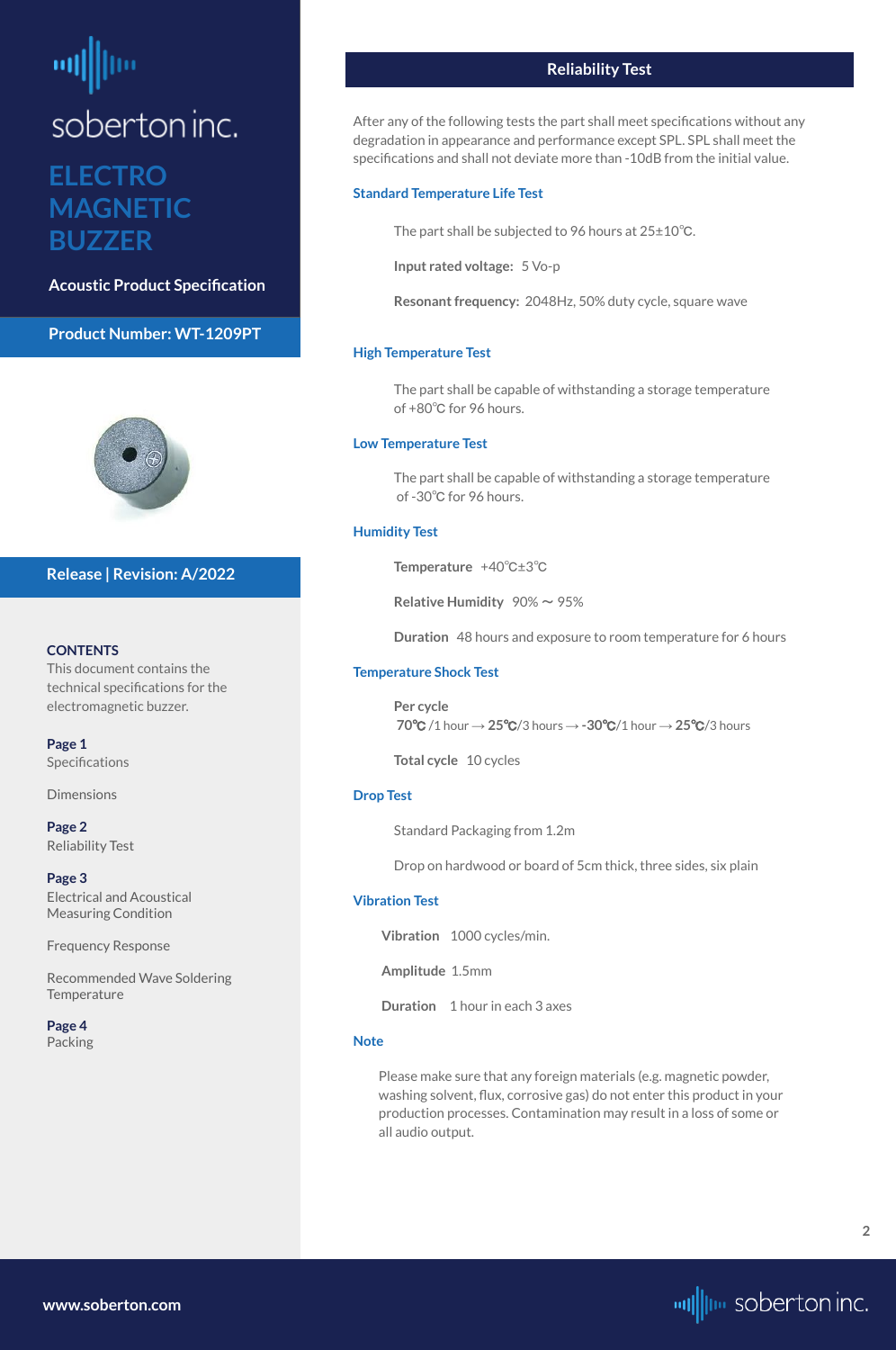# <span id="page-2-0"></span>soberton inc. **ELECTRO MAGNETIC**

**BUZZER**

**Acoustic Product Specification**

# **Product Number: WT-1209PT**



#### **CONTENTS**

This document contains the technical specifications for the electromagnetic buzzer.

Recommended Wave Soldering **Temperature** 

**[Page 1](#page-0-0)** [Specifications](#page-0-0) 

[Dimensions](#page-0-0)

**[Page 2](#page-1-0)** [Reliability Test](#page-1-0)

# **Page 3**

Electrical and Acoustical Measuring Condition

Frequency Response





# **Release | Revision: A/2022**



## **Electrical and Acoustical Measuring Condition**

#### **Recommended Driving Circuit**

Resonant frequency, 50% duty cycle, square wave.

Signal amplitude should be large enough to saturate the transistor.



## **Frequency Response**

#### **Recommended Setting**







## **Recommended Wave Soldering Temperature**

#### Temperature (°C)